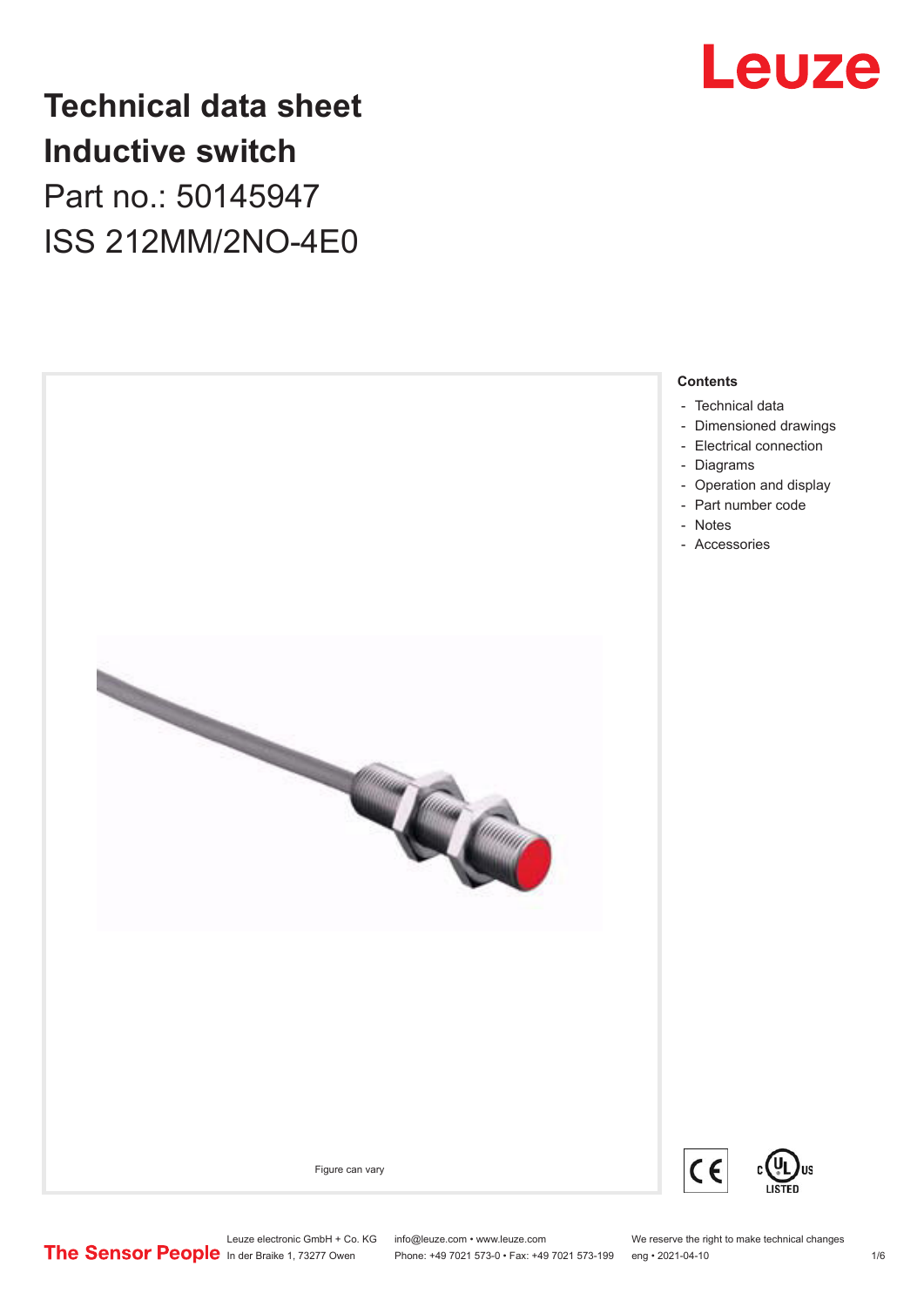## <span id="page-1-0"></span>**Technical data**

# **Leuze**

### **Basic data**

|                              | <b>Series</b>                                         | 212                                                                                       |  |
|------------------------------|-------------------------------------------------------|-------------------------------------------------------------------------------------------|--|
|                              | Typ. operating range limit S <sub>n</sub>             | 4 mm                                                                                      |  |
|                              | <b>Operating range S</b> <sub>a</sub>                 | $03.2$ mm                                                                                 |  |
|                              |                                                       |                                                                                           |  |
|                              | <b>Characteristic parameters</b>                      |                                                                                           |  |
|                              | <b>MTTF</b>                                           | 910 years                                                                                 |  |
|                              |                                                       |                                                                                           |  |
|                              | <b>Electrical data</b>                                |                                                                                           |  |
|                              | <b>Protective circuit</b>                             | Inductive protection                                                                      |  |
|                              |                                                       | Polarity reversal protection                                                              |  |
|                              |                                                       | Short circuit protected                                                                   |  |
|                              |                                                       |                                                                                           |  |
|                              | Performance data                                      |                                                                                           |  |
|                              | Supply voltage U <sub>B</sub>                         | 10  30 V, DC                                                                              |  |
|                              | <b>Residual ripple</b>                                | 0  20 %, From U <sub>B</sub>                                                              |  |
|                              | <b>Open-circuit current</b>                           | 0  10 mA                                                                                  |  |
|                              | Temperature drift, max. (in % of S <sub>r</sub> )     | 10 %, Over the entire operating<br>temperature range                                      |  |
|                              | Repeatability, max. (in % of S,)                      | 5 %, For $U_R$ = 20  30 V DC, ambient<br>temperature $T_a = 23 \degree C \pm 5 \degree C$ |  |
|                              | <b>Switching hysteresis</b>                           | $20\%$                                                                                    |  |
|                              |                                                       |                                                                                           |  |
|                              | Outputs                                               |                                                                                           |  |
|                              | <b>Number of digital switching outputs</b> 1 Piece(s) |                                                                                           |  |
|                              |                                                       |                                                                                           |  |
|                              | Switching outputs                                     |                                                                                           |  |
|                              | Voltage type                                          | DC                                                                                        |  |
|                              | Switching current, max.                               | 200 mA                                                                                    |  |
|                              | Residual current, max.                                | 0.1 <sub>m</sub> A                                                                        |  |
|                              | Voltage drop                                          | $\leq 2$ V                                                                                |  |
|                              |                                                       |                                                                                           |  |
|                              | Switching output 1<br><b>Switching element</b>        | Transistor, NPN                                                                           |  |
|                              | <b>Switching principle</b>                            | NO (normally open)                                                                        |  |
|                              |                                                       |                                                                                           |  |
|                              | <b>Timing</b>                                         |                                                                                           |  |
| <b>Switching frequency</b>   |                                                       | 2,500 Hz                                                                                  |  |
| <b>Readiness delay</b>       |                                                       | 60 ms                                                                                     |  |
|                              | <b>Connection</b>                                     |                                                                                           |  |
|                              |                                                       |                                                                                           |  |
| <b>Number of connections</b> |                                                       | 1 Piece(s)                                                                                |  |
|                              |                                                       |                                                                                           |  |
|                              | <b>Connection 1</b><br><b>Function</b>                |                                                                                           |  |
|                              |                                                       | Signal OUT                                                                                |  |
|                              |                                                       | Voltage supply                                                                            |  |
|                              | <b>Type of connection</b>                             | Cable                                                                                     |  |
|                              | Cable length                                          | 2,000 mm                                                                                  |  |
|                              | Sheathing material                                    | <b>PVC</b>                                                                                |  |
|                              | Cable color                                           | Gray                                                                                      |  |
|                              | <b>Number of conductors</b>                           | 3 -wire                                                                                   |  |

| Mechanical data                                    |                                 |
|----------------------------------------------------|---------------------------------|
| Design                                             | Cylindrical                     |
| <b>Thread size</b>                                 | M12 x 1 mm                      |
| Dimension (Ø x L)                                  | 12 mm x 35 mm                   |
| <b>Type of installation</b>                        | Embedded                        |
| <b>Housing material</b>                            | Metal                           |
| <b>Metal housing</b>                               | Nickel-plated brass             |
| Sensing face material                              | Plastic, Polybutylene (PBT)     |
| Net weight                                         | 91 g                            |
| <b>Housing color</b>                               | Red, RAL 3000                   |
|                                                    | Silver                          |
| <b>Type of fastening</b>                           | Mounting thread                 |
| <b>Standard measuring plate</b>                    | 12 x 12 mm <sup>2</sup> , Fe360 |
|                                                    |                                 |
| <b>Operation and display</b>                       |                                 |
| Type of display                                    | LED                             |
| <b>Number of LEDs</b>                              | 1 Piece(s)                      |
| <b>Environmental data</b>                          |                                 |
| Ambient temperature, operation                     | $-25$ 70 °C                     |
| Ambient temperature, storage                       | $-2570 °C$                      |
|                                                    |                                 |
| Certifications                                     |                                 |
| Degree of protection                               | IP 67                           |
| <b>Protection class</b>                            | Ш                               |
| <b>Certifications</b>                              | c UL US                         |
| Test procedure for EMC in accordance IEC 61000-4-2 |                                 |
| with standard                                      | IEC 61000-4-3                   |
|                                                    | IEC 61000-4-4                   |
| <b>Standards applied</b>                           | IEC 60947-5-2                   |
| <b>Correction factors</b>                          |                                 |
|                                                    |                                 |
| <b>Aluminum</b>                                    | 0.44                            |
| <b>Stainless steel</b>                             | 0.8                             |
| Copper                                             | 0.4                             |
| <b>Brass</b>                                       | 0.54                            |
| Fe360 steel                                        | 1                               |
| <b>Classification</b>                              |                                 |
| <b>Customs tariff number</b>                       | 85365019                        |
| eCl@ss 5.1.4                                       | 27270101                        |
| eCl@ss 8.0                                         | 27270101                        |
| eCl@ss 9.0                                         | 27270101                        |
| eCl@ss 10.0                                        | 27270101                        |
| eCl@ss 11.0                                        | 27270101                        |
| <b>ETIM 5.0</b>                                    | EC002714                        |
| <b>ETIM 6.0</b>                                    | EC002714                        |
| <b>ETIM 7.0</b>                                    | EC002714                        |

**Wire cross section** 0.34 mm<sup>2</sup>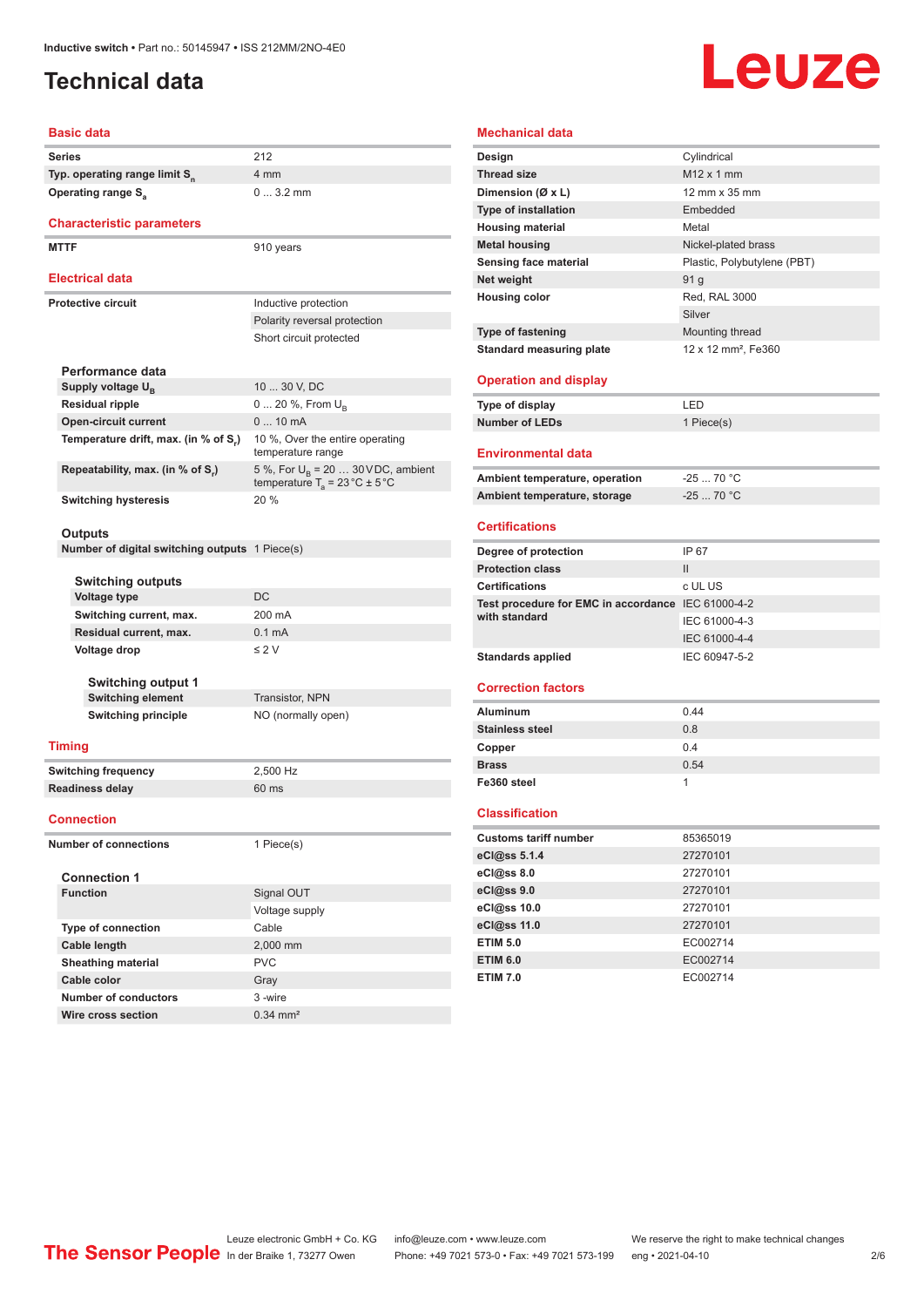<span id="page-2-0"></span>**Inductive switch •** Part no.: 50145947 **•** ISS 212MM/2NO-4E0

### **Dimensioned drawings**

All dimensions in millimeters





### **Electrical connection**

**Connection 1**

| <b>Function</b>             | Signal OUT            |
|-----------------------------|-----------------------|
|                             | Voltage supply        |
| <b>Type of connection</b>   | Cable                 |
| Cable length                | 2,000 mm              |
| <b>Sheathing material</b>   | <b>PVC</b>            |
| Cable color                 | Gray                  |
| <b>Number of conductors</b> | 3-wire                |
| Wire cross section          | $0.34 \, \text{mm}^2$ |
|                             |                       |

### **Conductor color Conductor assignment**

| Brown        | V+               |
|--------------|------------------|
| <b>Blue</b>  | <b>GND</b>       |
| <b>Black</b> | OUT <sub>1</sub> |
|              |                  |

### Leuze electronic GmbH + Co. KG info@leuze.com • www.leuze.com We reserve the right to make technical changes ln der Braike 1, 73277 Owen Phone: +49 7021 573-0 • Fax: +49 7021 573-199 eng • 2021-04-10 3/6

# Leuze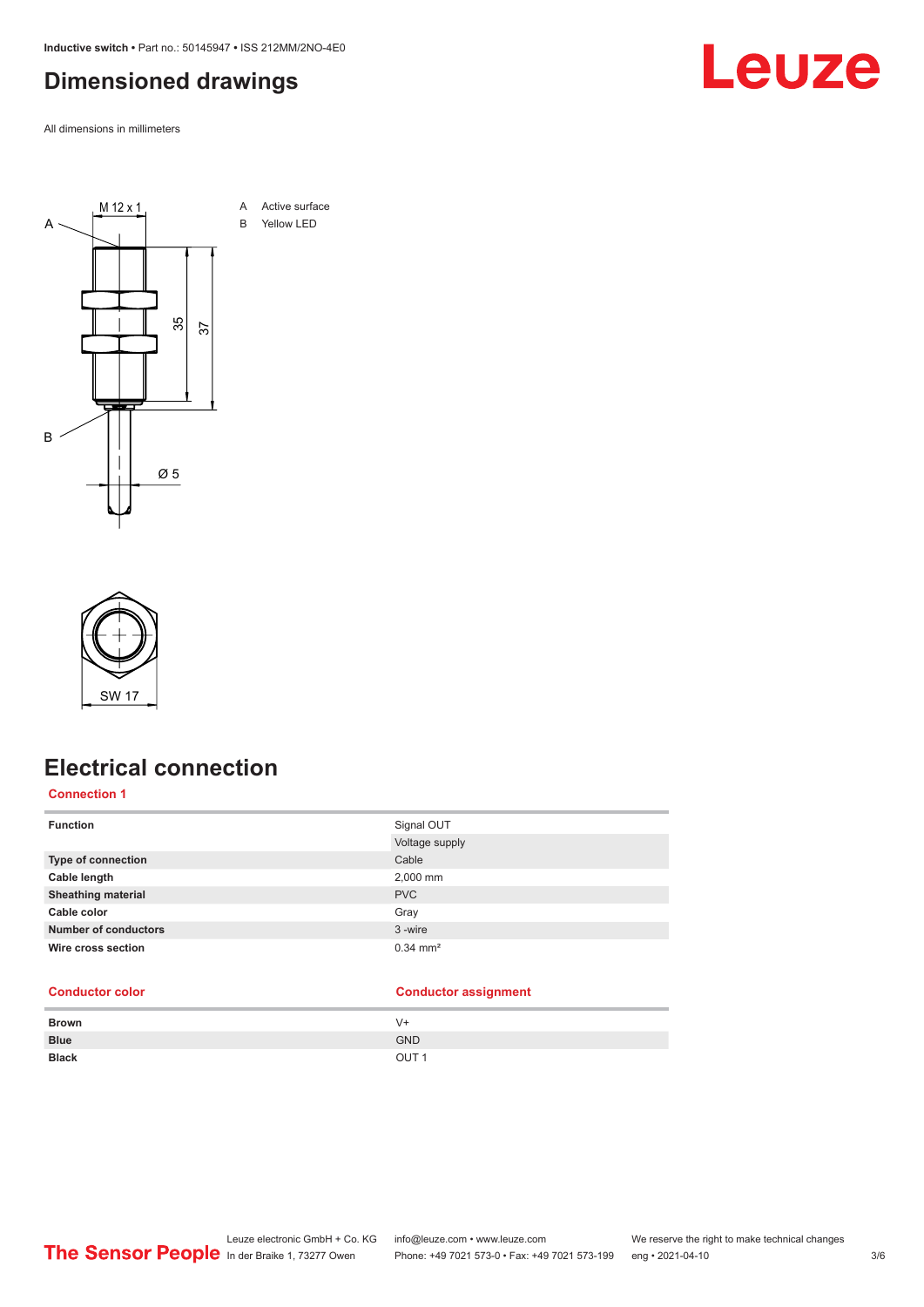### <span id="page-3-0"></span>**Diagrams**

# Leuze

### Embedded installation



### Types with  $S_n = 4.0$  mm



## **Operation and display**

| <b>LED</b> | ≧¦snlav        | <b>Meaning</b>              |
|------------|----------------|-----------------------------|
| ___        | P <sub>1</sub> | $\sim$ $\sim$ $\sim$ $\sim$ |
|            |                |                             |

- a Inductive switch
- b Standard measuring plate

**1** Yellow, continuous light Switching output/switching state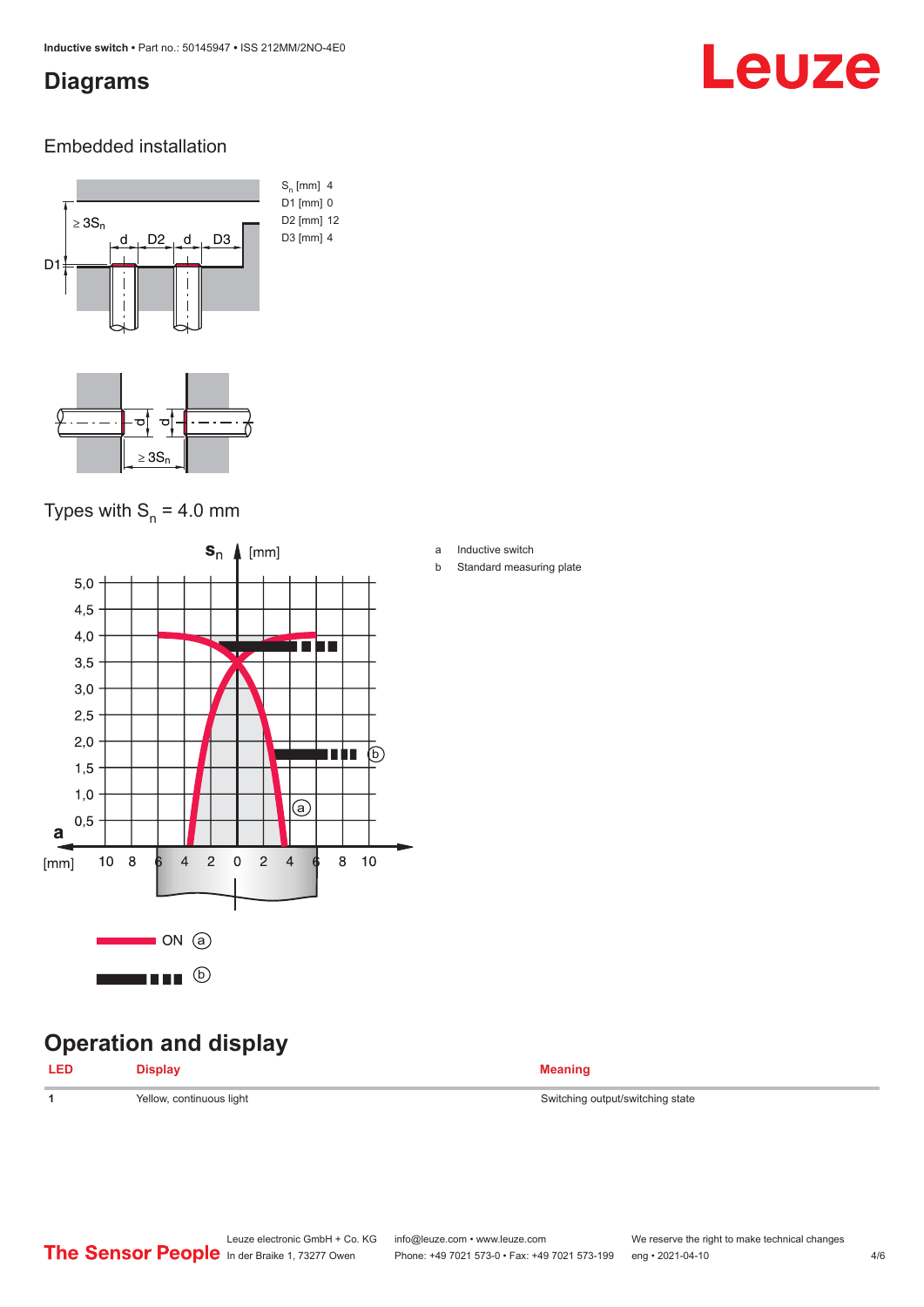### <span id="page-4-0"></span>**Part number code**

Part designation: **ISX YYY ZZ/AAA.BB-CCC-DDD-DDD**



| <b>ISX</b> | Operating principle / construction<br>IS: inductive switch, standard design<br>ISS: inductive switch, short construction                                                                                                                                                                                                                                                                                                                                                                                                                                                                                                                                                                                                                                                                                                                                                                                                                                                                                                                                                                                                                                                                                                                                                                                                                                                                                                                                                                          |
|------------|---------------------------------------------------------------------------------------------------------------------------------------------------------------------------------------------------------------------------------------------------------------------------------------------------------------------------------------------------------------------------------------------------------------------------------------------------------------------------------------------------------------------------------------------------------------------------------------------------------------------------------------------------------------------------------------------------------------------------------------------------------------------------------------------------------------------------------------------------------------------------------------------------------------------------------------------------------------------------------------------------------------------------------------------------------------------------------------------------------------------------------------------------------------------------------------------------------------------------------------------------------------------------------------------------------------------------------------------------------------------------------------------------------------------------------------------------------------------------------------------------|
| <b>YYY</b> | Series<br>203: series with Ø 3 mm<br>204: series with $\varnothing$ 4 mm<br>205: series with M5 x 0.5 external thread<br>206: series with $\varnothing$ 6.5 mm<br>208: series with M8 x 1 external thread<br>212: series with M12 x 1 external thread<br>218: series with M18 x 1 external thread<br>230: series with M30 x 1.5 external thread<br>240: series in cubic design<br>244: series in cubic design<br>255: series with 5 x 5 mm <sup>2</sup> cross section<br>288: series with 8 x 8 mm <sup>2</sup> cross section                                                                                                                                                                                                                                                                                                                                                                                                                                                                                                                                                                                                                                                                                                                                                                                                                                                                                                                                                                     |
| ZZ         | Housing / thread<br>MM: metal housing (active surface: plastic) / metric thread<br>FM: full-metal housing (active surface: stainless steel AISI 316L) / metric thread<br>MP: metal housing (active surface: plastic) / smooth (without thread)                                                                                                                                                                                                                                                                                                                                                                                                                                                                                                                                                                                                                                                                                                                                                                                                                                                                                                                                                                                                                                                                                                                                                                                                                                                    |
| <b>AAA</b> | Output current / supply<br>4NO: PNP transistor, NO contact<br>4NC: PNP transistor, NC contact<br>2NO: NPN transistor, NO contact<br>2NC: NPN transistor, NC contact<br>1NO: relay, NO contact / AC/DC<br>1NC: relay, NC contact / AC/DC<br>44: 2 PNP transistor switching outputs, antivalent ( $NO + NC$ )<br>22: 2 NPN transistor switching outputs, antivalent (NO + NC)                                                                                                                                                                                                                                                                                                                                                                                                                                                                                                                                                                                                                                                                                                                                                                                                                                                                                                                                                                                                                                                                                                                       |
| BB         | <b>Special equipment</b><br>n/a: no special equipment<br>5F: food version<br>5: housing material V2A (1.4305, AISI 303)                                                                                                                                                                                                                                                                                                                                                                                                                                                                                                                                                                                                                                                                                                                                                                                                                                                                                                                                                                                                                                                                                                                                                                                                                                                                                                                                                                           |
| <b>CCC</b> | Measurement range / type of installation<br>1E0: typ. range limit 1.0 mm / embedded installation<br>1E5: typ. range limit 1.5 mm / embedded installation<br>2E0: typ. range limit 2.0 mm / embedded installation<br>3E0: typ. range limit 3.0 mm / embedded installation<br>4E0: typ. range limit 4.0 mm / embedded installation<br>5E0: typ. range limit 5.0 mm / embedded installation<br>6E0: typ. range limit 6.0 mm / embedded installation<br>8E0: typ. range limit 8.0 mm / embedded installation<br>10E: typ. range limit 10.0 mm / embedded installation<br>12E: typ. range limit 12.0 mm / embedded installation<br>15E: typ. range limit 15.0 mm / embedded installation<br>20E: typ. range limit 20.0 mm / embedded installation<br>22E: typ. range limit 22.0 mm / embedded installation<br>2N5: typ. range limit 2.5 mm / non-embedded installation<br>4N0: typ. range limit 4.0 mm / non-embedded installation<br>8N0: typ. range limit 8.0 mm / non-embedded installation<br>10N: typ. range limit 10.0 mm / non-embedded installation<br>12N: typ. range limit 12.0 mm / non-embedded installation<br>14N: typ. range limit 14.0 mm / non-embedded installation<br>15N: typ. range limit 15.0 mm / non-embedded installation<br>20N: typ. range limit 20.0 mm / non-embedded installation<br>22N: typ. range limit 22.0 mm / non-embedded installation<br>25N: typ. range limit 25.0 mm / non-embedded installation<br>40N: typ. range limit 40.0 mm / non-embedded installation |
| <b>DDD</b> | <b>Electrical connection</b><br>n/a: cable, standard length 2000 mm<br>S12: M12 connector, 4-pin, axial<br>200-S12: cable, length 200 mm with M12 connector, 4-pin, axial<br>200-S8.3: cable, length 200 mm with M8 connector, 3-pin, axial<br>S8.3: M8 connector, 3-pin, axial<br>005-S8.3: cable, length 500 mm with M8 connector, 3-pin, axial<br>050: cable, standard length 5000 mm, 3-wire                                                                                                                                                                                                                                                                                                                                                                                                                                                                                                                                                                                                                                                                                                                                                                                                                                                                                                                                                                                                                                                                                                  |

**Note**

 $\%$  A list with all available device types can be found on the Leuze website at www.leuze.com.

Leuze electronic GmbH + Co. KG info@leuze.com • www.leuze.com We reserve the right to make technical changes In der Braike 1, 73277 Owen Phone: +49 7021 573-0 • Fax: +49 7021 573-199 eng • 2021-04-10